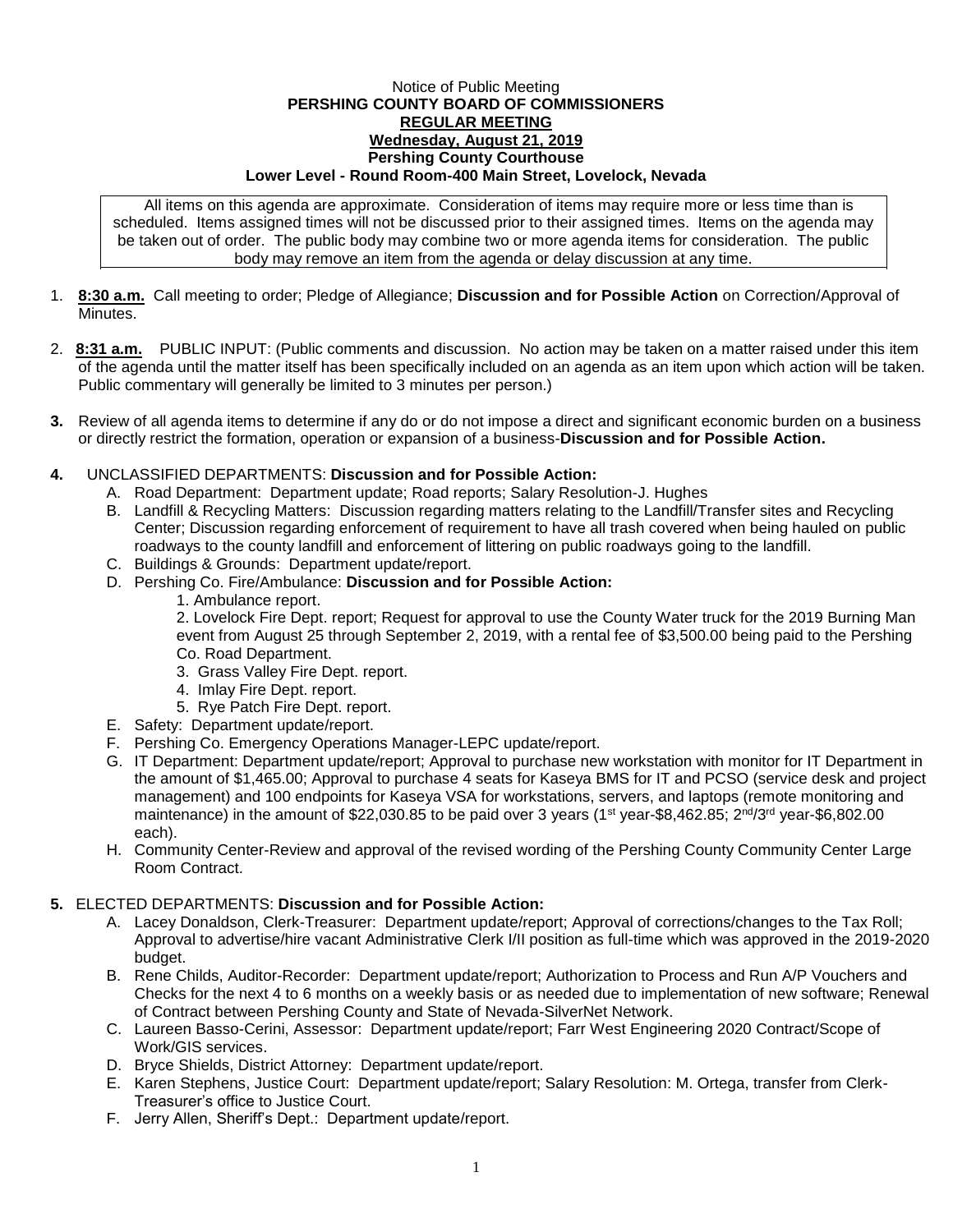- 6. Update on progress of site location, design, funding, amenities and construction of future Law Enforcement Center- Review of map for APN 001-133-13 and 001-133-14; and approval to make an offer on said property; Approval to proceed with appraisal of lots-**Discussion and for Possible Action**.
- 7. Proclamations and Awards: **Discussion and for Possible Action**-(The Pershing County Board of Commissioners may make a Proclamation or present a service or other award on behalf of the County).
- 8. Grass Valley Advisory Board: Update on matters relating to the Grass Valley area; Discussion regarding complaints received regarding the repair needed to the fencing of the "Cattle Free area" and contracting with someone to make the repairs; enforcement of Ordinance #173, Chapter 6.06 of the Pershing County Code and possible amendments to Ordinance#173 – **Discussion and for Possible Action.**
- 9. Board Appointments/Resignations: Library Trustees; Cemetery Board; Grass Valley Advisory Board, Television District Board, Senior Center Advisory Board, Volunteer Advisory Board and Museum Board-
- 10. Derby Field Airport: Update on matters relating to the Derby Field Airport; Discussion regarding creating a Contract with NNIS to install antenna/cameras on TV District Tower on Toulon Peak in order to provide better internet service for the Fuel Card Reader at Airport - **Discussion and for Possible Action**.
- 11. Board Appointments/Resignations: Library Trustees; Cemetery Board; Grass Valley Advisory Board and Museum Board-**Discussion and for Possible Action.**
- 12. Resolution to provide for an Amended Capital Improvement and Public Safety Project Plan pursuant to Ordinance 252 and 257- **Discussion and for Possible Action.**
- 13. **PLANNING & BUILDING DEPARTMENT, IMLAY WATER SYSTEM, PERSHING CO. ELECTRICAL:** Procedure to advise customers on who to call regarding electrical issues; Discussion and approval to purchase shed for storage of equipment not to exceed \$5,000.00; Discussion regarding potential new billboard projects and possible implication on the Development Code- **Discussion and for Possible Action.**
- 14. Resolution supporting Pershing County's comments and recommendations regarding the expansion of NAS Fallon into Pershing County- **Discussion and for Possible Action.**
- 15. Litigation Meeting.
- 16. Report from Legal Counsel.
- 17. Report from Administrative Assistant-County Commissioner's Office/HR Representative: Approval of final invoice for Pathways Consulting, LLC- **Discussion and for Possible Action.**
- 18. **11:00 a.m.** Kimberly Burgess, 2020 Census.gov: Overview of the 2020 Census and complete count committees and the importance of an accurate count for the community- **Discussion and for Possible Action.**
- 19. **11:15 a.m.** Public Hearing: Proposals for projects for the 2020 Nevada State Community Development Block Grant program.
- 20. Items for future agendas- **Discussion and for Possible Action.**
- 21. Correspondence.
- 22. Matters of the Board for Discussion.

Board Member reports. Board Liaison reports. (Nevada Works, Safety, Hospital Board, Emergency Management, Cemetery, Recreation Board, WNDD, Pe. Co. Economic Dev./ , Community Center, Airport Advisory Board; Museum Advisory Board, Library Board, Senior Center Advisory Board, Central Nevada Water Authority, Planning Board, Broadband Advisory Board, 911 Committee, Solid Waste Management Recycling Advisory Board, Pe. Co. Volunteer Advisory Board, T. V. Board, Frontier Coalition, Humboldt River Water Basin Authority.)

23. PUBLIC INPUT: (Public comments and discussion. No action may be taken on a matter raised under this item of the agenda until the matter itself has been specifically included on an agenda as an item upon which action will be taken. Public commentary will generally be limited to 3 minutes per person.)